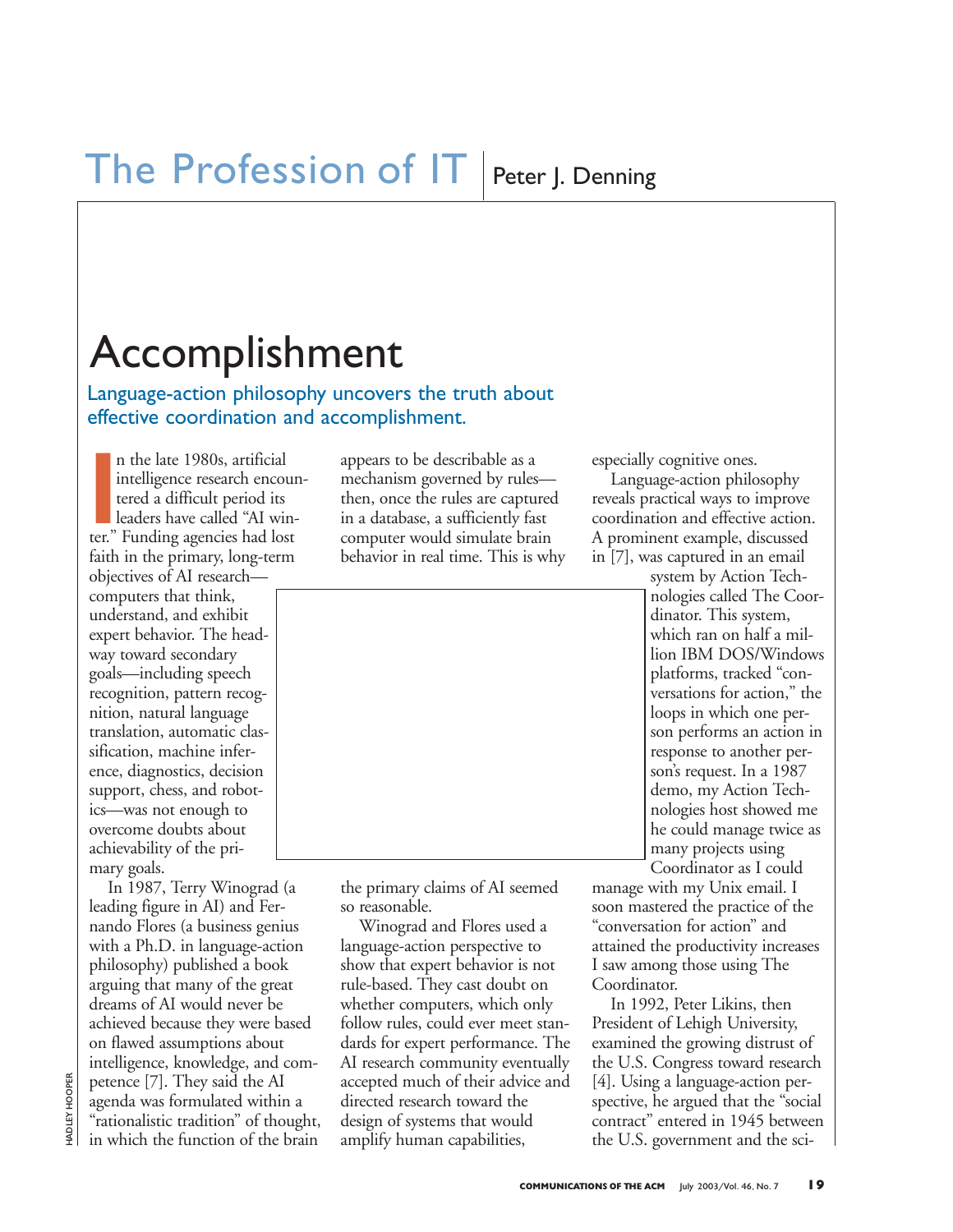## The Profession of IT

We use our capability of language to move toward accomplishments in three ways: action, possibilities, and disclosure.

entific research community was breached. The understanding was that the government would sponsor research on subjects chosen by scientists; in return, scientific research would improve defense, health, and the economy. It's the same problem experienced by AI: two sets of observers with mismatched interpretations of what was promised. The impasse continues: most research sponsors insist on deliverables of manifest utility while many scientists continue to press for unfettered funds.

These are just three of a much larger set of examples where language-action philosophy has played a prominent role in improving computing research, human-computer interaction, and coordination among technology developers and users. It has also helped with workflow technologies, databases, software projects, software designs, and networks. It has demonstrated linguistic practices, which when followed rigorously can dramatically improve coordination within a work group, leading to much greater productivity, satisfaction, and accomplishment. Outside our field it has helped businesses to reduce waste and increase customer satisfaction; helped professionals learn to deliver value and earn more trust; and helped leadership trainers to teach effective practices of teamwork, management, and leadership. I will summarize the philosophy and why it can give IT professionals a competitive edge.

#### **Action in Language**

Language-action philosophy is a philosophy about human accomplishment. It reveals the inner workings of commitments and coordination. Without commitments, most coordination fails, and without coordination, most goals cannot be achieved. It also reveals that each human being is a distinct observer whose interpretations of events need not agree with others. When different observers (such as the AI researchers and their sponsors) have mismatching interpretations of what is promised, broken coordination and distrust are the inevitable results.

Language-action theory is rooted in the work of philosopher John Austin on speech acts in the early 1960s [1]. Austin noted that while acts of speech often precede action, some acts of speech are action. A speech act is an utterance that performs the action it says—for example, "I pronounce you husband and wife," or "You are hired." Austin said that every speech act constitutes a commitment that affects other people and their worlds. Our language offers many types of speech acts, including assertions, assessments, requests, offers, counteroffers, declines, deferrals, promises, retractions, cancellations, revocations, instructions, orders, commands, and declarations. This philosophy found its way into computing soon after computer scientists began to realize computers were being used more for communication than for calculation.

The assessment is one of the most common acts. An assessment is a judgment, an evaluation, or an opinion. A grounded assessment is one supported by relevant facts and other evidence. Assessments provide motivation and purpose for actions to follow. Speakers who provide well-grounded assessments have much more success in mobilizing others to perform actions. In contrast, speakers who exhort action based on ungrounded opinions often get no followers; the action seems too risky and followers stay away.

We use our capability of language to move toward accomplishments in three ways: action, possibilities, and disclosure.

**Conversations for Action.** Although many speech acts can be performed without explicit cooperation from others, the reality is we accomplish most things in cooperation with others. One of the most common cooperative practices is the action loop, origi-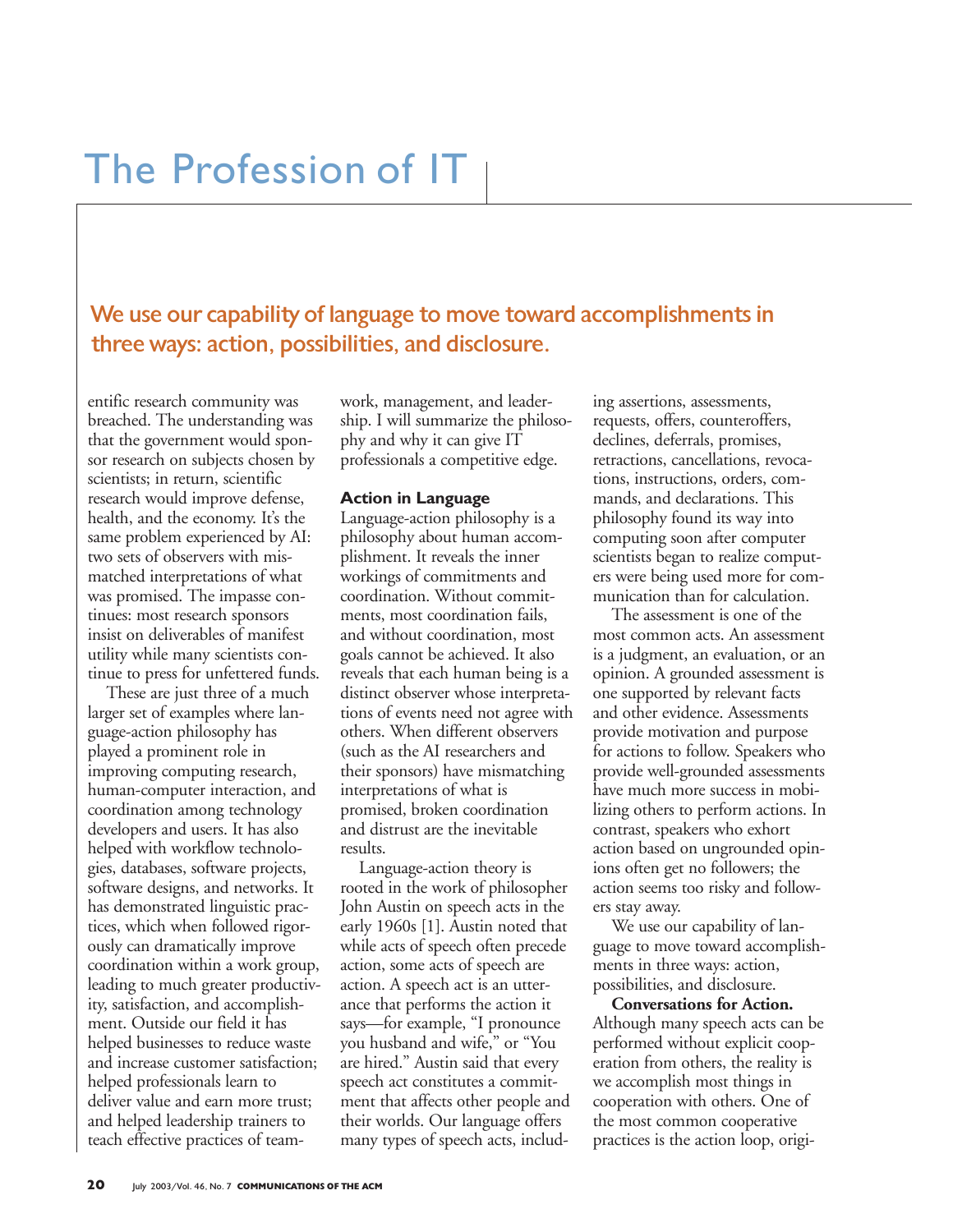nally called the "conversation for action" by Flores. It is a sequence of four speech acts between persons A and B:

- A: I request.
- B: I promise.
- B: I deliver.
- A: I accept.

On completion of the loop, B has supplied the "conditions of satisfaction" that were missing for A. (This was discussed in detail in a previous column, "The Missing Customer," March 2003.)

**Conversations for Possibilities.** We form teams, groups, and organizations to enable us to perform collective actions beyond individual capability. Flores observed in [7] that collective action flows from networks of action loops, stating that managers must be fluent in conversations for possibility as well as conversations for action. A conversation for possibility creates a context for a conversation for action.

**Conversations for Disclosure.** The biologists Humberto Maturana and Francisco Varela wrote a book about the biological roots of language and human understanding [5] in which they claimed coordination is a basic principle of biology and can be traced through all organisms from simple cells up through societies of animals such as ants, bees, and apes. Societies of ants use chemicals as their medium of coordination; bees use dancing; apes use signs and gestures. We humans use language as our means of coordination. Unlike chemicals, dancing, and signs, human language confers the

capacities for self-identity, selfconsciousness, and reflection.

This has a very important consequence: each of us is a separate observer. We are constantly "listening" to stimuli, interpreting them, and responding. We construct stories about ourselves (our private identities) and about others (their public identities). We create a "world" that is the reality in which we operate. Every interaction with another person creates a moment of "synchronization" between our two worlds; without these moments, our worlds would drift ever farther apart. We have developed social practices called disclosures that reveal our interpretations to others and help bring about a greater alignment between our observers. We are constantly trying to observe our own observers, report on them to others, and observe theirs. All this is a prelude to effective coordination.

Effective listening is essential for effective disclosure. It is not enough to listen to our own internal conversations, moods, sensations, and emotions. We must also listen for how others listen to us. Suppose I say "I'm thirsty." One person will hear this as a request to fetch me a glass of water. Another will hear it as an announcement that I am about to go to a water fountain. Another will hear it as information about my internal state. Am I sensitive to these different listenings of my statement?

Human relations experts tell us we will have difficulties connecting with other people when we express

mostly "thoughts" and hardly any "feelings." In other words, we will be more effective if we reveal and share our worlds. Expressions of "thoughts" are abstractions about the world, made as if the world is a reality perceived by everyone in the same way; in contrast, expressions of "feelings" acknowledge that the speaker's individual experience of the world is not the same as others.

**Somatic Responses.** Leadership expert Richard Strozzi Heckler notes that all these linguistic acts will evoke various physical, emotional, and energetic responses in the speaker as well as the listener responses that are felt rather than thought [3]. We will be unable to act unless we feel committed; thinking or saying "I am committed" is not enough. Languageaction philosophy shows us practices that help us achieve coherence between the logic and sensations of our commitments, thereby moving us toward accomplishments.

In our neuromuscular pathways we embody automatic responses to events. Among our automatic responses are our mannerisms, body language, inflections of voice, trained practices, and ways of holding our energy. Other people sense these things and react to them without words ever being spoken. We learned these responses in past situations (often childhood) as methods of protection and survival and we retain them long after the original circumstances have disappeared. For example, some of us were trained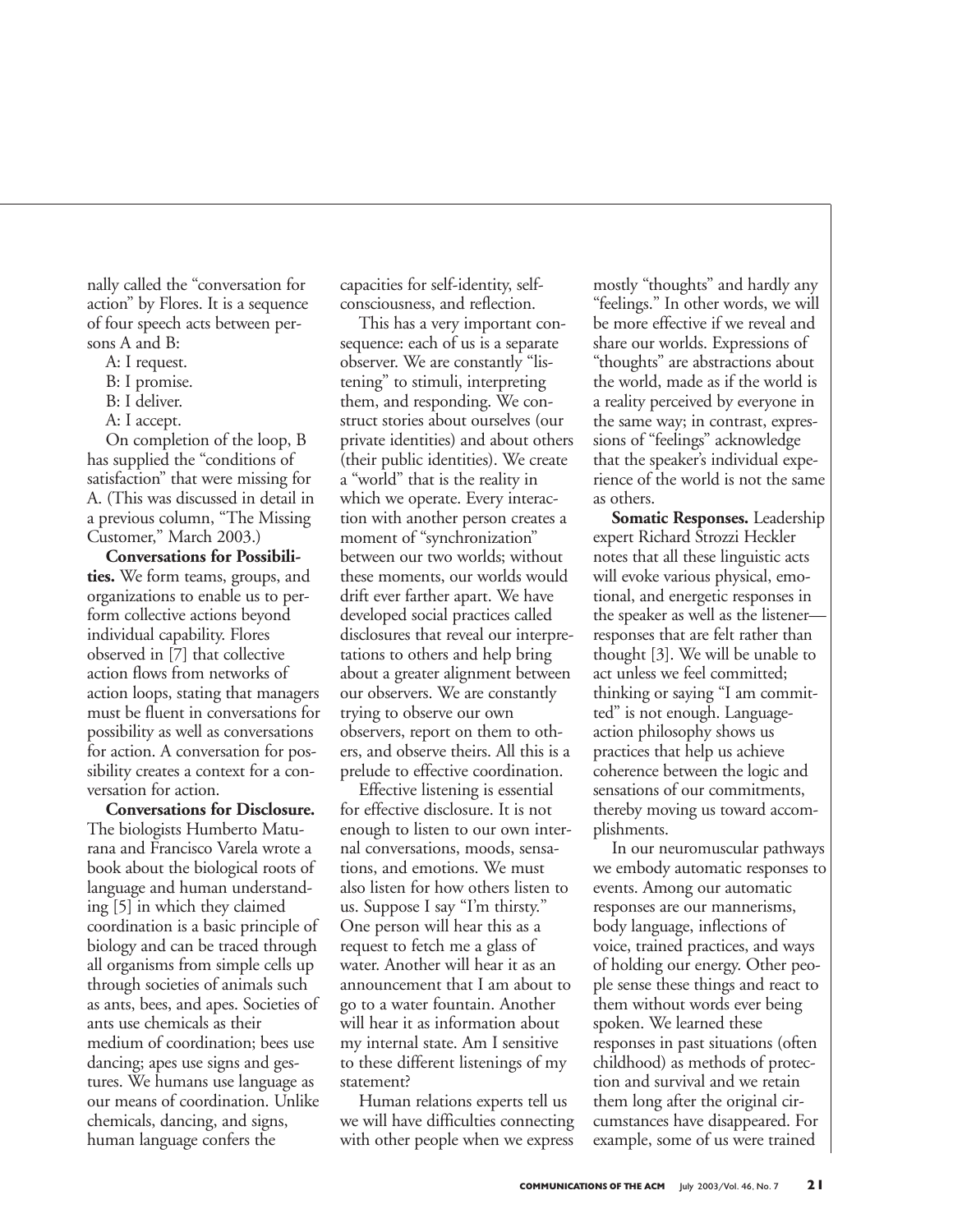# The Profession of IT

as children to believe that saying no is rude and impolite; as adults, we cannot say no to a request and end up overwhelmed by too many commitments. Some of us cannot tolerate confrontations; if we perceive that a request will evoke a sharp response, we will avoid making the request. Automatic responses such as these can prevent us from acting and thus prevent us from moving toward what we want to accomplish.

**Summary.** We use language to move toward desired accomplishments in three ways:

• Coordinations: Individual speech acts as well as protocols for making and fulfilling commitments, individually, on teams, and in organizations.

• Possibilities: Protocols for inventing new possible actions, often in response to threats or opportunities, and often followed by a declaration that the group will move toward one of the new possibilities. The declaration defines a new context and personal commitments to the next context. Managers, parents, and leaders make such declarations, often called "decisions."

• Disclosures: Revelations of concerns and worldviews. Some disclosures are willful, such as expressing an emotion or a concern. Others are revealed by our actions and practices, such as the aphorism "actions speak louder than words." The skill of disclosing is intimately coupled with the skill of listening.

Possibilities and disclosures create contexts for coordination.

Thus everything connects back to the fundamental distinctions from biology pointed out by Maturana and Varela. Our abilities to act, to manage mood, to learn, to coordinate, and to find and generate value in what we do, are all linguistic and mediated by our somatic responses.

#### **Trust**

Trust is one of the most important assessments we make about others and others make about us [2, 6]. If others trust us, we will accomplish much. If others distrust us, we will accomplish little. The language-action perspective offers an interpretation of trust that can be quite helpful in establishing and building it.

Trust is an assessment of confidence that an outcome will actually be accomplished and simultaneously an acceptance of the risk that it will not be. Trust is an emotional skill in which we align our intentions and our sensations of readiness for action.

As discussed previously, coordination is a major arena of trust. Our trust in someone's promise is based on subassessments of competence, sincerity, and capacity. Competence means the person has the embodied skill to deliver what he promises. Sincerity means the person's private and expressed intentions are the same. Capacity means the person has the time, resources, and favorable circumstances to succeed. We won't trust someone whom we think is incompetent, insincere, or lacks capacity. We won't trust someone

who breaks promises. Simply knowing this can help us shape our actions so that we are seen as trustworthy.

It is all too easy to grant trust based solely on a good feeling about the person. Ungrounded assessments of trust can lead to betrayals.

One of the most difficult skills to learn is making grounded assessments of trust in promises other people make to you. Your accomplishments depend on others fulfilling their promises. Nothing is more disconcerting than to fail to achieve an objective because you trusted someone else who did not deserve your trust. Their failure to deliver something important to you prevented you from delivering something you promised.

#### **Why This Is Important To Professionals**

We all want to accomplish what we set out to do. Our accomplishments constitute our base of experience and allow us to move to higher stages of competence over time (see my previous column, "Career Redux," September 2002). The more competent we become the bigger the accomplishments we can achieve and can aspire to.

Language-action philosophy uncovers the truth that accomplishment cannot happen without commitments. Commitments are linguistic acts. The more we understand about the language acts in coordination, generation of possibilities, and disclosures, the